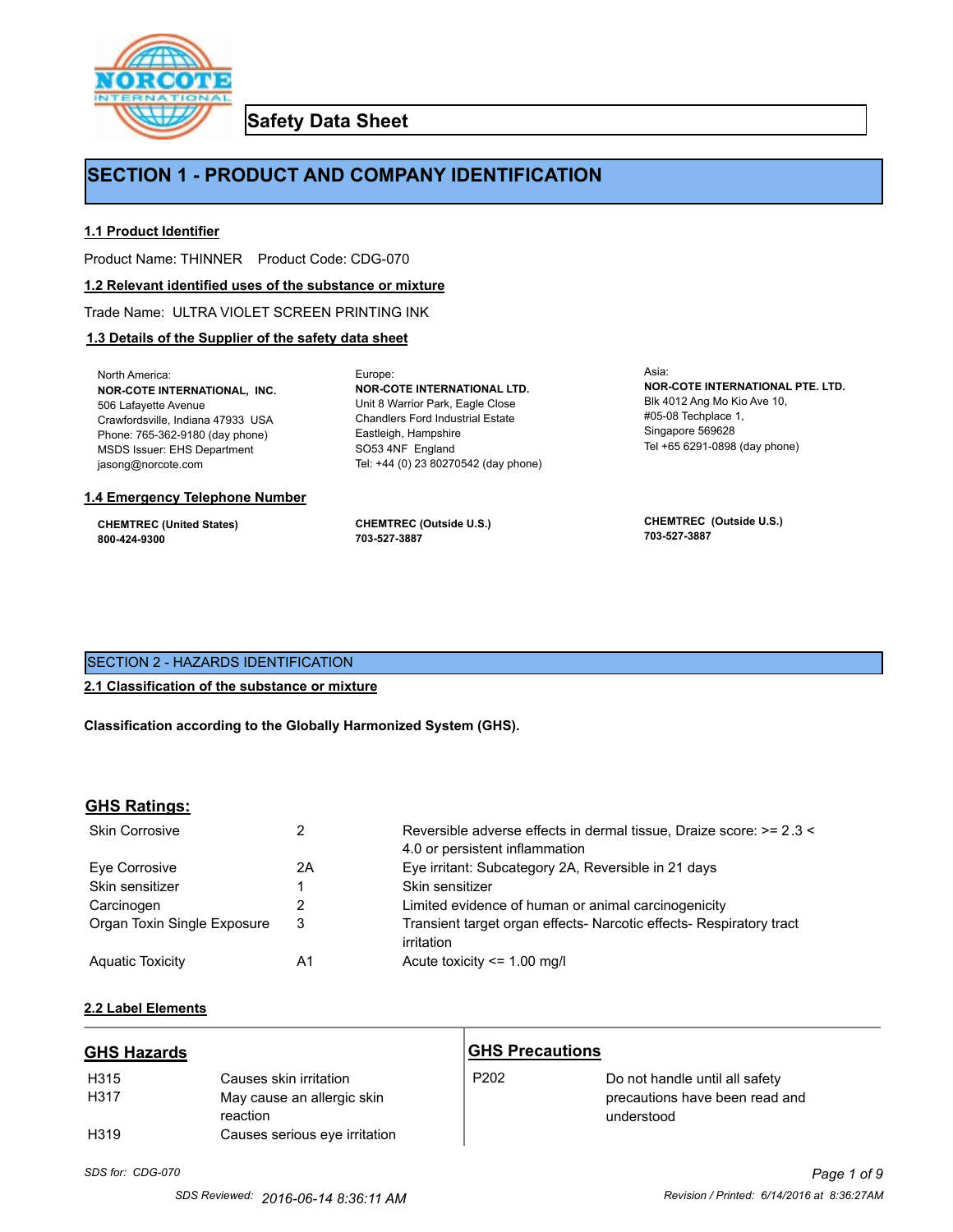| H335 | May cause respiratory irritation | P261          | Avoid breathing                                                                                       |
|------|----------------------------------|---------------|-------------------------------------------------------------------------------------------------------|
| H336 | May cause drowsiness or          |               | dust/fume/gas/mist/vapours/spray                                                                      |
|      | dizziness                        | P273          | Avoid release to the environment                                                                      |
| H351 | Suspected of causing cancer      | P280          | Wear protective gloves/protective                                                                     |
| H400 | Very toxic to aquatic life       |               | clothing/eye protection/face protection                                                               |
|      |                                  | P362          | Take off contaminated clothing and<br>wash before reuse                                               |
|      |                                  | P391          | Collect spillage                                                                                      |
|      |                                  | P302+P352     | IF ON SKIN: Wash with soap and water                                                                  |
|      |                                  | P304+P340     | IF INHALED: Remove victim to fresh air<br>and keep at rest in a position<br>comfortable for breathing |
|      |                                  | P305+P351+P33 | IF IN EYES: Rinse continuously with                                                                   |
|      |                                  | 8             | water for several minutes. Remove<br>contact lenses if present and easy to                            |
|      |                                  |               | do - continue rinsing                                                                                 |
|      |                                  | P308+P313     | IF exposed or concerned: Get medical<br>advice/attention                                              |
|      |                                  | P333+P313     | If skin irritation or a rash occurs: Get<br>medical advice/attention                                  |

#### **Warning**



**EMERGENCY OVERVIEW:** Product is a liquid with mild acrylic odor that may be harmful if inhaled or swallowed. Product may cause serious damage to eyes, allergic skin reactions and irritation to respiratory system. Avoid breathing vapors. Avoid spillage to sewers or waterways.

#### **ROUTES OF ENTRY:** Dermal, Inhalation, Ingestion

**ACUTE HEALTH EFFECTS:** Irritant to skin, eyes and respiratory tract. Effects may be delayed for several hours. None Known

**Skin Contact:** Potential irritant and can cause allergic skin reaction. Repeated or prolonged contact may cause sensitization.

**Eye Contact:** Liquid, vapors, or mists may cause eye irritation. Protect eyes from repeated or prolonged contact.

**Ingestion:** May be harmful if swallowed. Gastrointestinal tract irritation may result.

**Inhalation:** May be harmful if inhaled. May cause irritation to upper respiratory tract upon prolonged or repeated inhalation.

#### **Effects of Overexposure**

**MEDICAL CONDITIONS AGGRAVATED BY EXPOSURE:** Repeated and prolonged overexposure may increase the potential for adverse health effects.

**CHRONIC HEALTH EFFECTS:** No additional information

## SECTION 3 - COMPOSITION / INFORMATION ON INGREDIENTS

#### **3.2 Mixtures**

\*Note: The exact concentrations of the below listed chemicals are being withheld as a trade secret

| <b>Chemical Name</b>         | Percent<br>Weight | CAS#       | EC No.    | Classification (GHS)      |
|------------------------------|-------------------|------------|-----------|---------------------------|
| 1,6-Hexanediol<br>diacrylate | 80.00 - 90.00 %   | 13048-33-4 | 235-921-9 | H315, H319.<br>H317, H400 |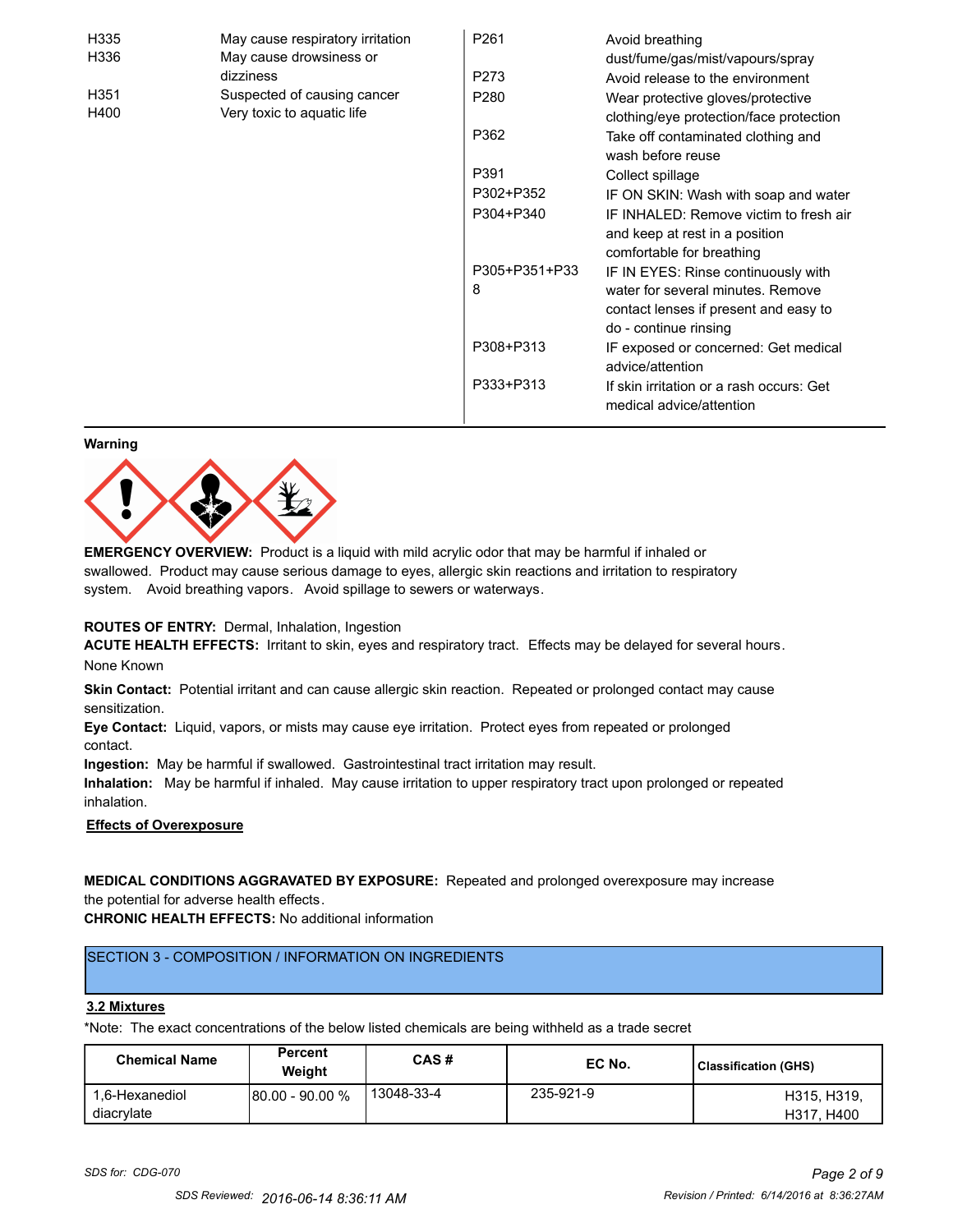| ∽<br>Benzophenone | $.00\%$<br>$.10 -$<br>١r<br>- 70<br>ີ | C <sub>1</sub><br>$119-$<br>.<br>ີ |  |
|-------------------|---------------------------------------|------------------------------------|--|
|                   |                                       |                                    |  |

## SECTION 4 - FIRST AID MEASURES

#### **4.1 Description of first aid measures**

**INHALATION:** Move subject to fresh air and keep warm. If subject is not breathing, administer artificial respiration. If breathing is difficult, have qualified personnel administer oxygen and get medical attention .

**EYE CONTACT:** Flush the eye and under lids with warm water for 15 minutes. Remove any contact lenses during the flushing. Get immediate medical attention if symptoms persist.

**SKIN CONTACT:** Remove and isolate contaminated clothing and shoes. Remove excess material from skin with clean cloth. Flush skin with running lukewarm water. Wash affected areas using mild soap.

**INGESTION:** If appreciable quantities are swallowed, seek immediate medical attention. Do NOT induce vomiting. Never give anything by mouth to an unconscious person.

#### SECTION 5 - FIRE FIGHTING MEASURES

#### **5.1 Extinguising Media**

Evacuate area of all non-emergency personell. Firefighters must wear full emergency equipment with self contained breathing apparatus. At elevated temperatures hazardous polymerization may occur causing container rupture and in extreme cases, explosion. Fight fires from upwind and cool intact containers with water spray or stream at maximum range.

## Flash Point: 100 C (212 F)

**FLAMMABLE/EXPLOSIVE LIMITS (Volume % in air):** Not established **EXTINGUISHING METHOD:** Water fog, carbon dioxide (CO2) or dry chemical

#### **5.2 Special Hazards arising from the substance or mixture:**

Thermal decomposition can lead to release of irritating gases and vapors

#### **5.3 Advice for firefighters**

#### **Protective Equipment:**

Wear full emergency equipment with selfcontained breathing apparatus . Refer to Section 8

#### **5.4 Additional Information**

 Heating causes a rise in pressue, risk of bursting and combustion Shut off sources of ignition Carbon monoxide and carbon dioxide may form upon combustion

## **OSHA CLASSIFICATION:** Class IIIB Combustible

#### SECTION 6 - ACCIDENTAL RELEASE MEASURES

#### **6.1 Personal precautions, protective equipment and emergency procedures**

Remove all sources of ignition and ventilate area. Avoid skin and eye contact. Use respiratory protection.

#### **6.2 Environmental precautions**

Avoid release to the environment. Local authorities should be advised if significant spillages cannot be contained

#### **6.3 Methods and materials for containment and cleaning up**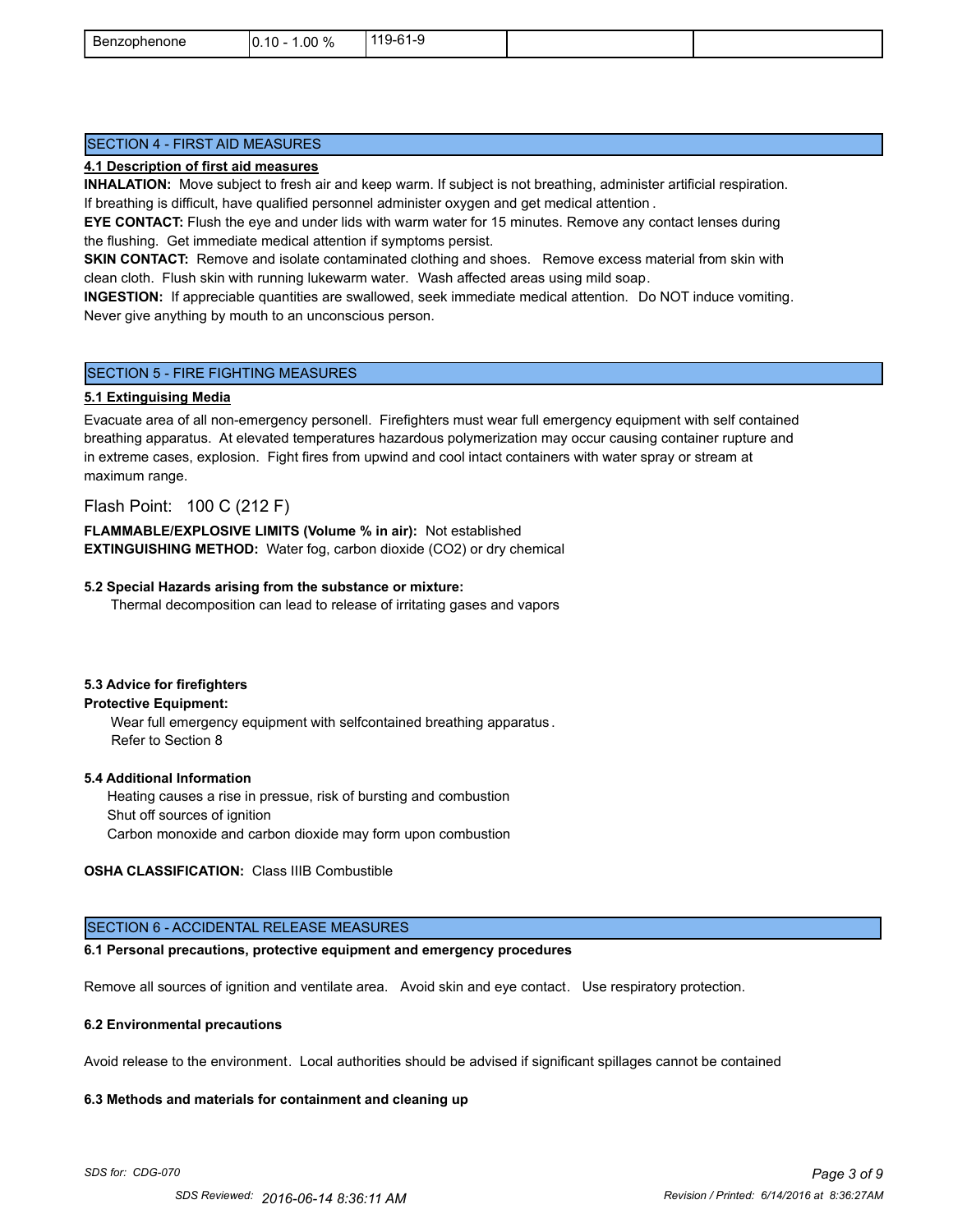Absorb with inert materials such as dry clay or sand and place in closed container for disposal as solid waste in accordance with all applicable regulations.

## SECTION 7 - HANDLING AND STORAGE

#### **7.1 Precautions for safe handling**

Avoid any unnecessary contact. Use protective clothing specified in Section 8.

## **7.2 Conditions for safe storage, including and incompatibilities**

Store away from heat and sunlight to prevent spontaneous polymerization. Store below 90° F (32° C). Protect containers from physical damage. Storage of containers should conform to flammable and combustible liquid regulations.

## **SECTION 8 - EXPOSURE CONTROLS / PERSONAL PROTECTION**

## **8.1 Control parameters**

**Exposure Limits:** Not established for mixture

| <b>Chemical Name / CAS No.</b>          | <b>OSHA Exposure Limits</b> | <b>ACGIH Exposure Limits</b> | <b>Other Exposure Limits</b> |
|-----------------------------------------|-----------------------------|------------------------------|------------------------------|
| 1.6-Hexanediol diacrylate<br>13048-33-4 |                             |                              |                              |
| Benzophenone<br>119-61-9                |                             |                              |                              |

**8.2 Exposure Controls**

**VENTILATION:** Provide natural or mechanical ventilation to minimize exposure. If practical, use local mechanical exhaust ventilation at sources of air contamination.

**EYE PROTECTION:** Use splash-proof safety goggles or safety glasses that are ANSI approved to prevent eye contact. Eyewash availability is also recommended.

**HAND PROTECTION:** Use nitrile, butyl or other gloves that are resistant to chemicals in Section 2. Replace immediately if punctured or torn or when a change of appearance (color, elasticity, shape) occurs . A minimum of 0.45mm thick gloves for long duration exposure (up to 4 hours) or mechanical handling activities; single use, disposable gloves for short duration exposures not exceeding 30 minutes or where splashes are likely, are recommended.

**RESPIRATORY PROTECTION:** Use of NIOSH/MSHA approved respirators is recommended where exposure limits may be exceeded. Consult the respirator manufacturer for appropriate type and application. **SKIN PROTECTION:** Protective or disposable outer clothing is recommended.

**Environmental Exposure Controls:** Avoid release to the environment. The product should not be allowed to enter drains, water courses or the soil.

|                       | <b>SECTION 9 - PHYSICAL AND CHEMICAL PROPERTIES</b>       |                          |                   |  |
|-----------------------|-----------------------------------------------------------|--------------------------|-------------------|--|
|                       | 9.1 Information on basic physical and chemical properties |                          |                   |  |
| Appearance:           | Liquid with moderate<br>viscosity                         | Odor:                    | Mild Acrylic odor |  |
| Vapor Pressure:       | Not Established                                           | <b>Vapor Density:</b>    | Heavier than Air  |  |
| pH:                   | Not Established                                           | Formula KG / Gal         | 3.78              |  |
| <b>Melting Point:</b> | Not Available                                             | <b>Freezing Point:</b>   | Not Available     |  |
| Solubility:           | Not Soluble in Water                                      | <b>Boiling Range:</b>    | Not Available     |  |
| <b>Flash Point:</b>   | See section 5.1                                           | <b>Evaporation Rate:</b> | <1                |  |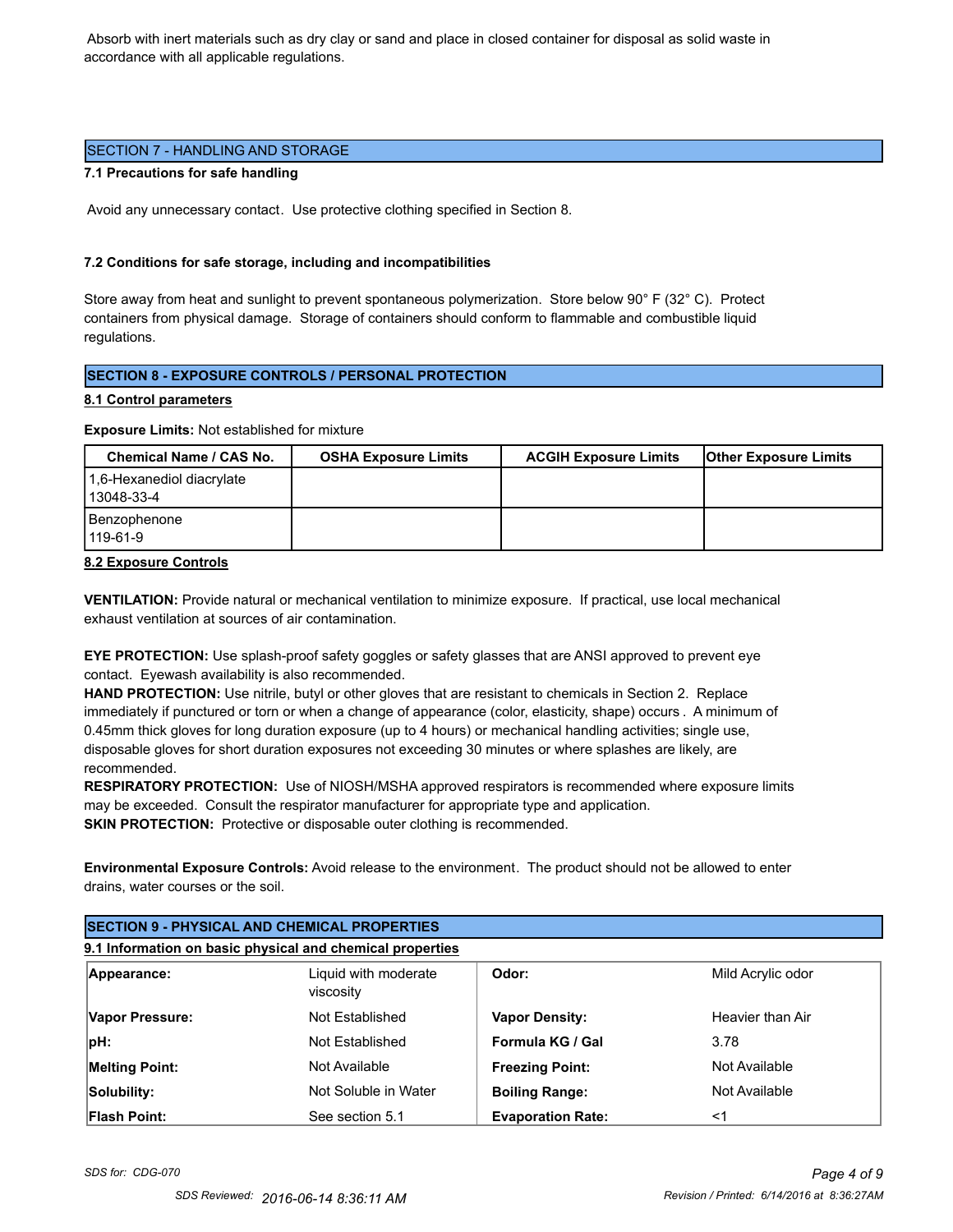| <b>Flammability:</b>             | See Section 5.4                | <b>Explosive Limits:</b>         | See Section 5.4 |
|----------------------------------|--------------------------------|----------------------------------|-----------------|
| Viscosity:                       | See Certificate of<br>Analysis | <b>Specific Gravity (SG)</b>     | 0.998           |
| Grams VOC less water:            | $< 1\%$                        | <b>Partition Coefficient</b>     | Not Available   |
| <b>Auto-Ignition Temperature</b> | Not Available                  | <b>Decomposition Temperature</b> | Not Available   |

## **SECTION 10 - REACTIVITY / STABILITY HAZARD DATA**

#### **10.1 Reactivity**

None known

## **10.2 Chemical Stability**

This material is stable under recommended storage and handling conditions.

#### **10.3 Possibility of hazardous reaction**

Under certain conditions (excess temperatures and contamination) hazardous polymerization may occur. Avoid high temperature and contamination with foreign materials.

## **10.4 CONDITIONS TO AVOID:**

Excessive heat, ignition sources and contamination with dirt and other foreign materials.

#### **10.5 Incompatible Materials:**

Avoid contamination or inappropriate mixing with strong oxidizing agents, peroxides, strongly caustic materials and metal corrosion products including rust. Do not expose to UV light during storage.

## **10.6 Hazardous decomposition products**

Thermal oxidation or pyrolysis (as in fire) may yield carbon dioxide, carbon monoxide and volatile organic fragments which are flammable, irritating or toxic.

Hazardous polymerization will not occur.

| <b>COMPONEM TOXICITY.</b>                                                            |                                                                 |  |
|--------------------------------------------------------------------------------------|-----------------------------------------------------------------|--|
| <b>Component Description</b><br>Oral, Dermal, Inhalation<br><b>Toxicity</b>          | Ecotoxocity:                                                    |  |
| 1,6-Hexanediol diacrylate<br>Oral:5.00 g/kg (Rat)<br>Dermal: 3,600.00 µL/kg (Rabbit) | N/A                                                             |  |
| Benzophenone<br>Dermal: 3,535.00 mg/kg (Rabbit)                                      | 96 Hr LC50 Pimephales promelas: 13.2 - 15.3 mg/L [flow-through] |  |

**Component Toxicity:**

**TOXICOLOGICAL DATA:** Slightly Toxic by injestion. Prolonged or repeated exposure may result in sensitization.

**LC50** - No additional information

**LD50** - No additional information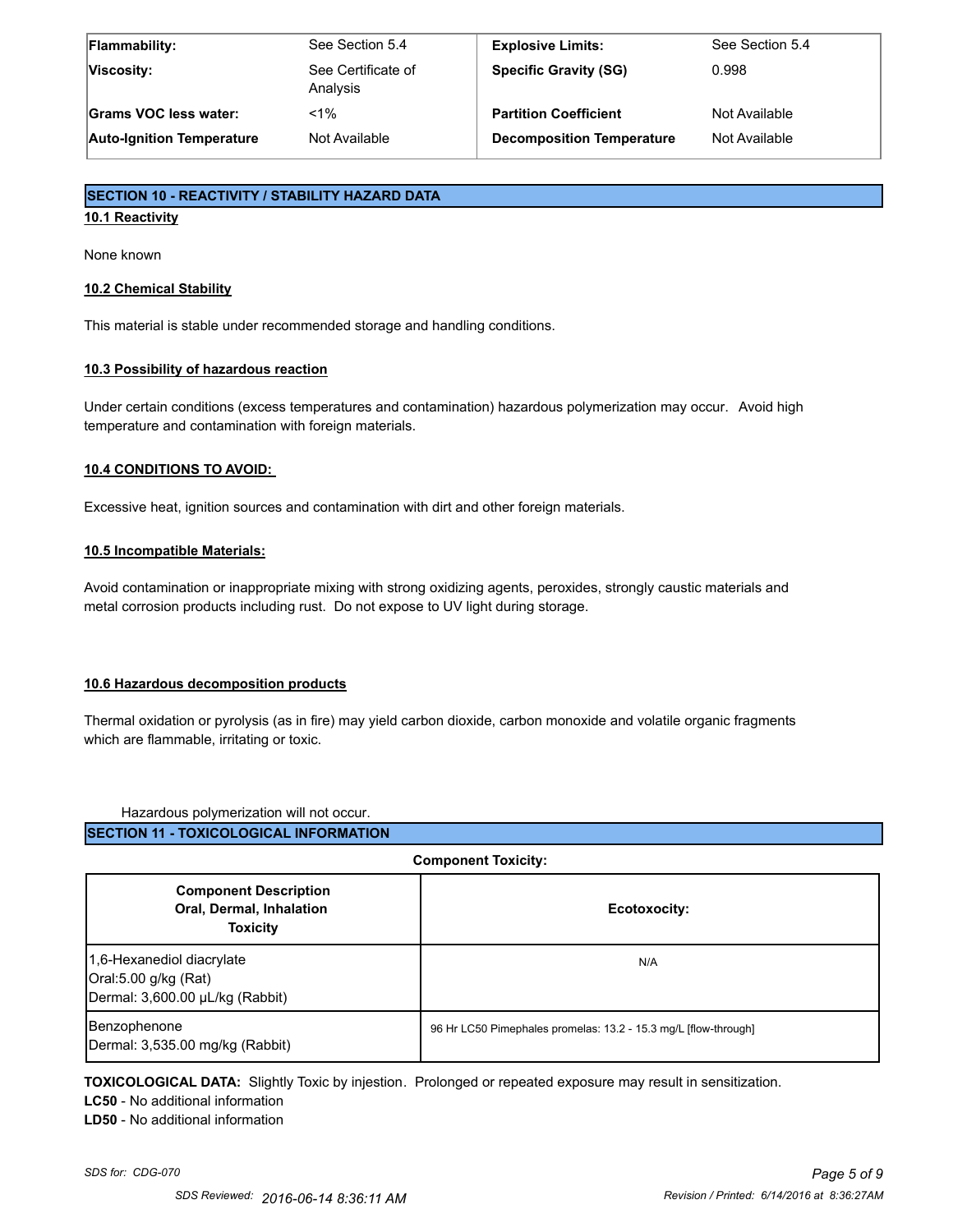## **MUTAGENICITY:** No additional information **REPRODUCTIVE EFFECTS:** No additional information **CARCINOGENICITY:**

Benzophenone: IARC: Possible human carcinogen OSHA: listed

Carcinogenicity:

## **SECTION 12 - ECOLOGICAL INFORMATION**

#### **12.1 Toxicity**

No determination has been made on ecological impact. However, it is recommended to prevent contamination of the environment with this product, i.e. soil, landfills, drains, sewers, surface waters, etc.

#### **12.2 Persistence and degradability**

No determination has been made on ecological impact. however, it is highly recommended to prevent contamination of the environment with this product, i.e. soil, landfills, drains, sewers, surface waters, etc

#### **12.3 Bioaccumulative potential**

No determination has been made on ecological impact. However, it is highly recommended to prevent contamination of the environment with this product, i.e. soil, landfills, drains, sewers, surface waters, etc.

#### **12.4 mobility in soil**

No determination has been made on ecological impact. However, it is highly recommended to prevent contamination of the environment with this product, e.i. soil, landfille, drains, sewers, surface waters, etc.

#### **SECTION 13 - DISPOSAL CONSIDERATIONS**

#### **13.1 Waste Water methods**

If material becomes a waste, it does not meet the criteria of a hazardous waste as defined under the Resource Conservation and Recovery Act (RCRA) 40 CFR 261 as supplied. Dispose of this material in accordance with all applicable federal, state, provincial, and local laws and regulations.

## **SECTION 14 - TRANSPORTATION INFORMATION**

Transport this product in accordance with all applicable laws and regulations . This product, as supplied, is not regulated nor classified as a hazardous material/dangerous good by United States Department of Transportation (DOT), the International Civil Aviation Organization (ICAO), the International Maritime Organization (IMO), the Canadian Transportation of Dangerous Goods Act (TDG), or the International Air Transport Association (IATA) .

**14.1 UN Number:** Not Applicable

**14.2 UN Proper Shipping Name:** Not Applicable

**14.3 Transport Hazard Class:** Not Applicable **DOT (49 CFR)/IATA/IMDG Hazard Class:** Not Applicable

 **14.4 Packing Group:** Not Applicable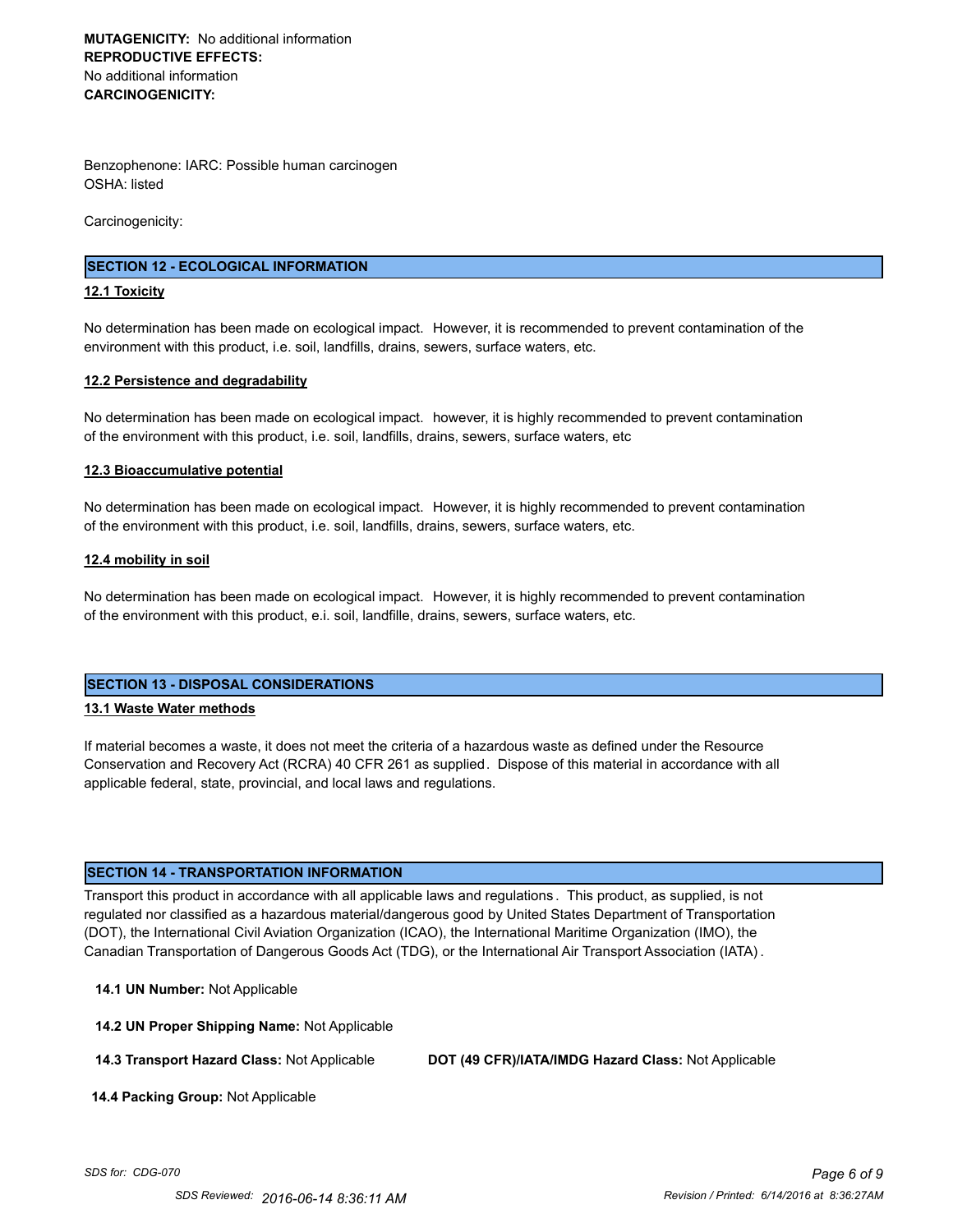#### **SECTION 15 - REGULATORY INFORMATION**

#### **15.1 Safety, Health and Environmental regulations / legislation specific for the substance or mixture**

This safety data sheet has been formatted to the best of our ability in accordance to Directive 67/548/EEC or Directive 1999/45EC, American National Standards Institute (ANSI) and contains hazard criteria and all information required by the Canadian Controlled Products Regulation (CPR) in regard to this product.

**Clean Air Act - Ozone Depleting Substances (ODS):** This product and its components do not contain Ozone Depleting Substances.

**Canadian Inventory Status:** Components of this product are currently listed on the Canadian Domestic Substance List (DSL) or the Canadian Non-Domestic Substance List (NDSL).

**Coalition of Northeastern Governors (CONEG):** This product meets the requirements of CONEG pertaining to heavy metals total content of no more than 100 PPM. No heavy metals are added as a part of the formulation, but raw materials may contain residual parts per million as naturally occurring elements.

**European Inventory Status:** Components of this product are listed on the European Inventory of Existing Commercial Substances (EINECS), the European List of Notified Chemical Substances (ELINCS), or are exempt from being listed.

**Food and Drug Administration (FDA) Food Packaging Status:** Components of this product have not been cleared by FDA for use in food packaging and/or other applications as an indirect food additive .

**European Union Directive 2011/65/EC Restriction of Hazardous Substances (RoHS):** This product is in compliance with the requirements of the RoHS2 Directive.

#### **California Proposition 65 RTK:**

The following components of this mixture are listed under California Proposition 65:

Benzophenone 119-61-9 0.1 to 1.0 % Carcinogen

If CAS numbers 13463-67-7 and/or 1333-86-4 are listed they are not supplied in respirable form.

**REACH** : This product is compliant with the registration of the REACH Regulation (EC) No. 1907/2006 as all its components are either excluded, exempt and/or preregistered.

The following Substances of Very High Concern are present (updated December 17, 2015 to review for the 168 SVHC)

- None

- None

**Superfund Amendments and Reauthorization Act of 1986 (SARA) Title III: Section 302:**

- None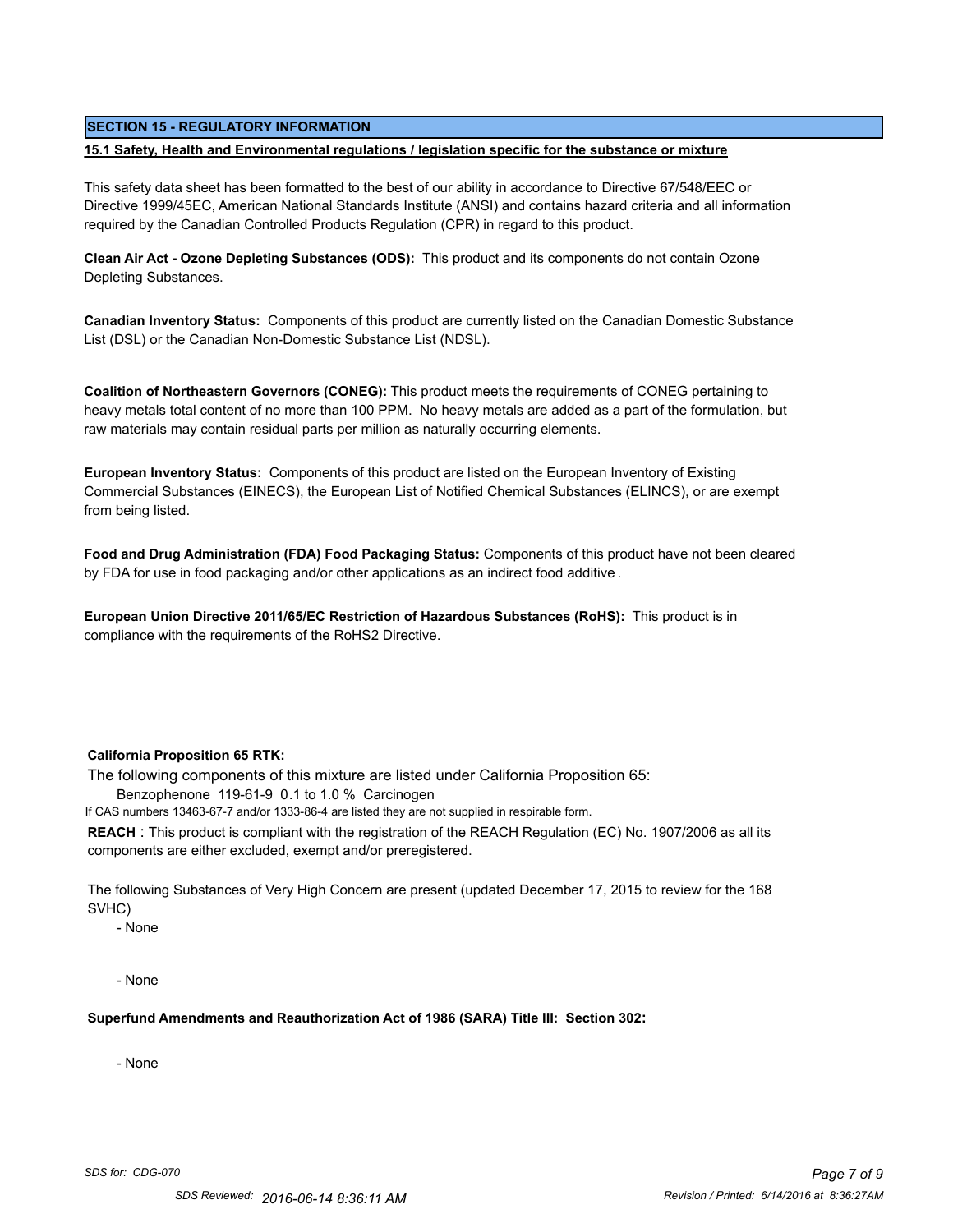#### **Superfund Amendments and Reauthorization Act of 1986 (SARA) Title III: SARA 313:**

 This product contains the following components that are regulated under the Toxic Chemical Release Reporting requirements 40 CFR 372:

- None

**Global Inventories:** The components of these products are listed in the following or exempt from listing:

| Europe (EINECS):         | Yes |
|--------------------------|-----|
| USA (TSCA):              | Yes |
| Canada (DSL):            | Yes |
| Japan (ENCS):            | Yes |
| Philippines (PICCS):     | Yes |
| China (IECSC):           | Yes |
| Australia (AICS):        | Yes |
| Korea (KECI):            | Yes |
| New Zealand (NZloC): Yes |     |
| Taiwan (ECSI):           | Yes |

#### **SECTION 16 - OTHER INFORMATION**

**Hazardous Material Information System (HMIS) National Fire Protection Association (NFPA)**



**HMIS® ratings** are a registered trade and service mark of the National Paint and Coatings Association with the following scale:

\* = Chronic health effect PPE Index

- 4 = Severe Hazard A = Safety Glasses
- $3 =$  Serious Hazard  $B =$  Safety Glasses and Gloves
- 2 = Moderate Hazard C = Safety Glasses, Gloves and Protective Apron
- 1 = Slight Hazard D = Face Shield, Gloves and Protective Apron
- 0 = Minimal Hazard E = Safety Glasses, Gloves and Respirator

#### **Definitions**

- TWA Time Weighted Average
- TLV Threshold Limit Value
- STEL Short Term Exposure Limit
- CAS# Chemical Abstract Service Number
- NTP National Toxicology Program
- PEL Permissible Exposure Limit
- IARC International Agency for Research on Cancer
- ANSI American National Standards Institute

| SKIN CORR.  | Skin corrosive         |
|-------------|------------------------|
| <b>FYF</b>  | Eye corrosive          |
| RESP. SENS. | Respiratory sensitizer |
| SKIN SENS.  | Skin sensitizer        |
| MUTA.       | Mutagen                |